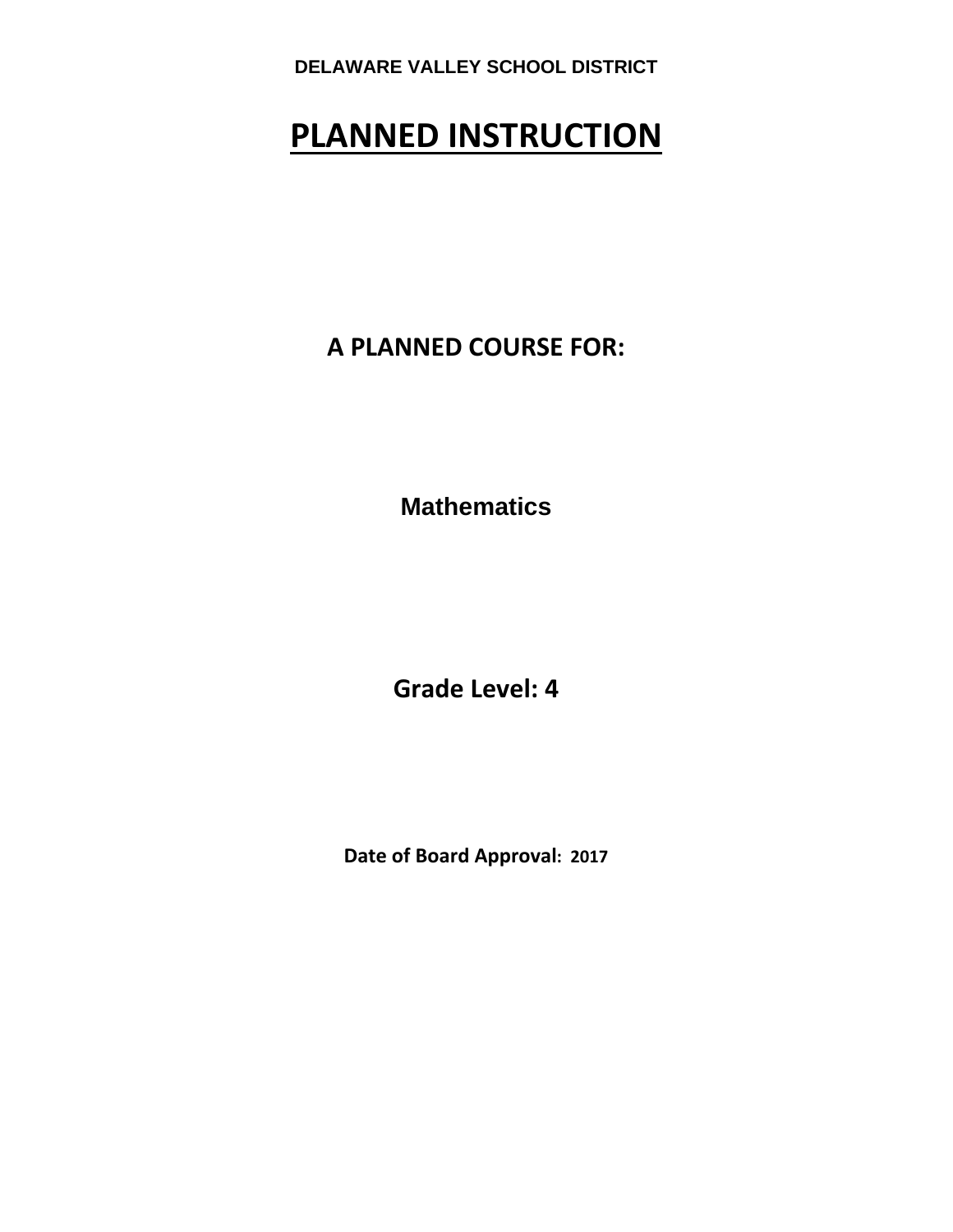## **Planned Instruction**

## **Title of Planned Instruction: Grade 4 Mathematics**

**Subject Area: Mathematics Grade(s): 4**

**Course Description:** In grade 4, instructional time should focus on four critical areas: (1) developing understanding and fluency with multi‐digit multiplication including familiarity with patterns, factors and multiples, and developing understanding of dividing to find quotients involving multi‐digit dividends; (2) developing an understanding of fraction/decimal equivalence, addition and subtraction of fractions with like denominators, and multiplication of fractions by whole numbers; (3) understanding that geometric figures can be analyzed and classified on their properties, such as having parallel sides, perpendicular sides, particular angle measures, and symmetry; and (4) solving problems involving length, weight, liquid, mass, volume, time, area, and perimeter.

**Time/Credit for the Course: Full Course**

**Curriculum Writing Committee:** Brian Felkowski, Tiffany Genovese, Kathleen Tschop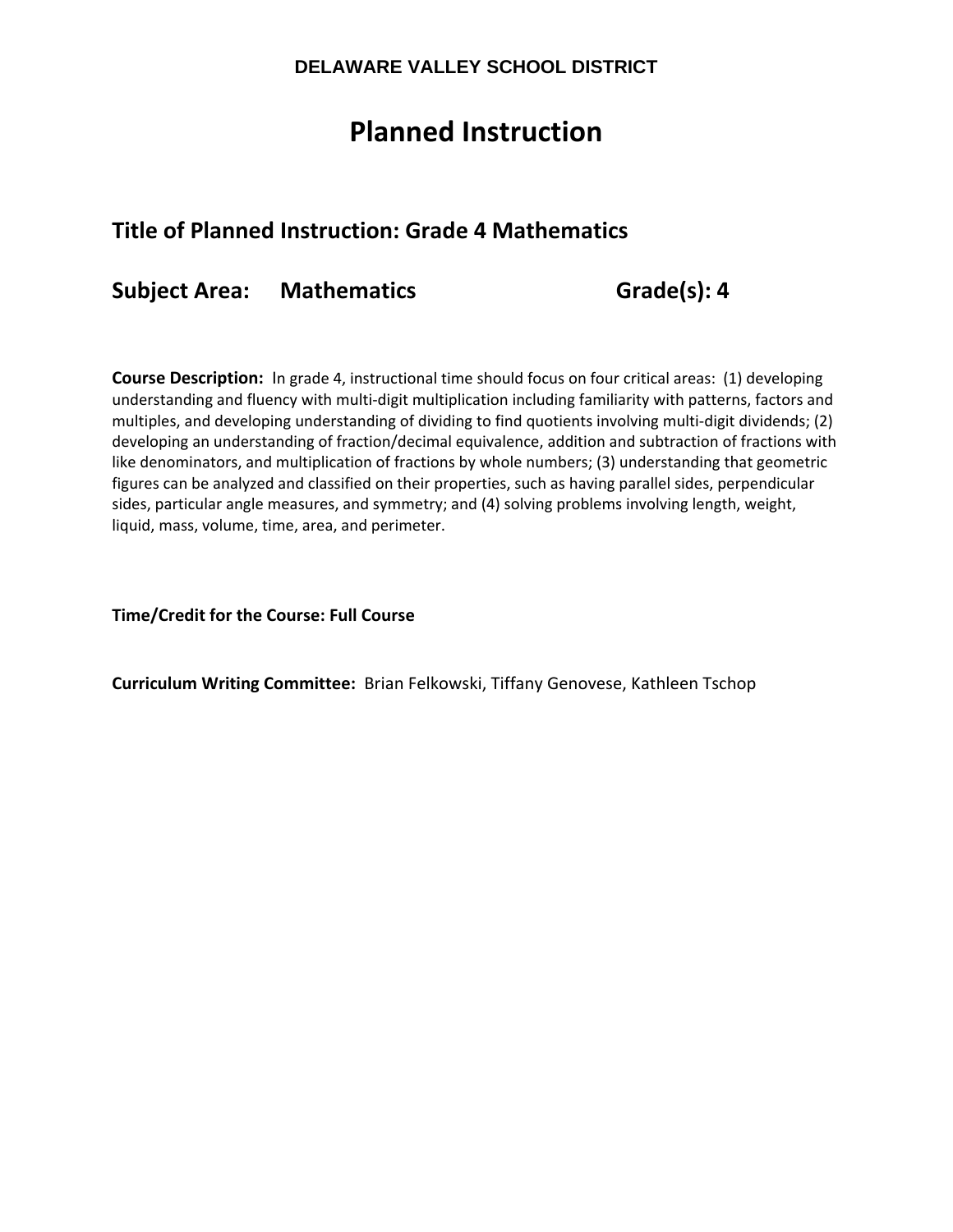## **Curriculum Map**

#### **1. Marking Period One**

Classroom Diagnostic Tools (3 days) Place Value, Addition, and Subtraction to One Million (11 days) Multiply by 1‐Digit Numbers (15 days) Multiply 2‐Digit numbers (2 days) Divide by 1‐Digit Numbers (12 days) Classroom Diagnostic Tool (2 days)

#### **2. Marking Period Two**

Divide by 1‐Digit Numbers (4 days) \* continuation of marking period 1 Factors, Multiples, and Patterns (10 days) Fraction Equivalence and Comparison (12 days) Add and Subtract Fractions (14 days) Multiply Fractions by Whole Numbers (5 days)

#### **3. Marking Period Three**

Classroom Diagnostic Tools (3 days) Multiply Fractions by Whole Numbers (4 days) \* continuation of marking period 2 Relate Fractions and Decimals (10 days) Two‐Dimensional Figures (7 days) Angles (5 days) Relative Sizes of Measurement Units (14 days) Classroom Diagnostic Tool (2 days)

#### **4. Marking Period Four**

Algebra: Perimeter and Area (5 days) Multiply 2‐ Digit Numbers (9 days)

- \* Getting Ready for 5th Grade Skills (28 days):
	- ‐ Add Related Fractions
	- ‐ Subtract Related Fractions
	- ‐ Algebra: Order of Operations
	- ‐ Area and Tiling
	- ‐ Multiply Three Factors
	- ‐ Find Area of the Base
	- ‐ Locate Points on a Grid

PSSA (3 days)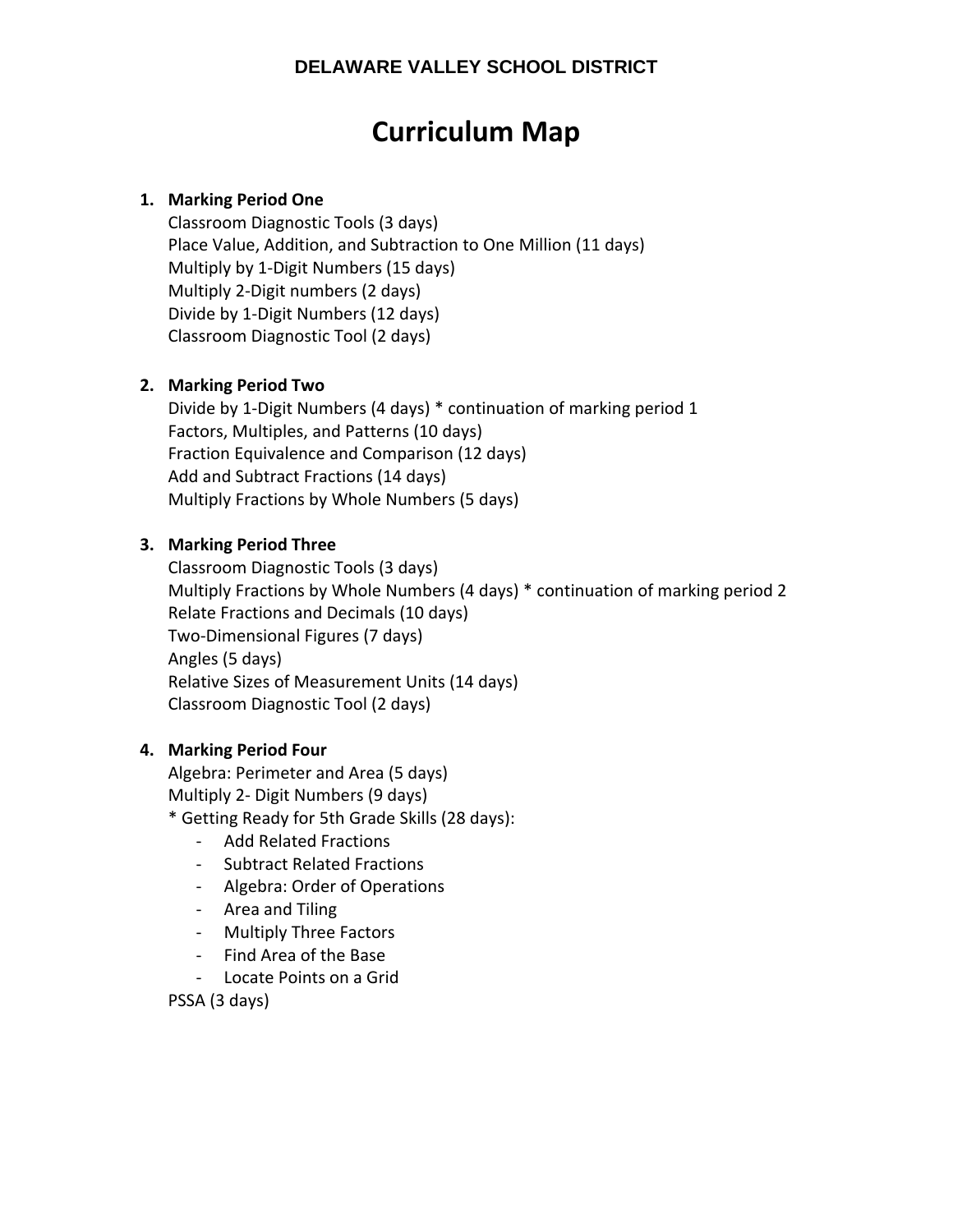## **Curriculum Plan**

#### **Mathematical Standard Areas:**

2.1 Numbers and Operations, B) Base Ten Place Value, Addition, and Subtraction to One Million

#### **Standards Addressed:** CC.2.1.4. B.1, CC.2.1.4. B.2

Link to Standards in SAS http://static.pdesas.org/content/documents/PA%20Core%20Standards%20Mathematics%20Pr eK‐12%20March%202014.pdf

#### **Goals:**

Students will:

- Recognize that in a multi-digit whole number, a digit in one place represents ten times what it represents in the place to its right
- Read and write multi-digit whole numbers using base-ten numerals, number names, and expanded form. Compare two multi‐digit numbers based on meanings of the digits in each place, using >, =, and < symbols to record the results of comparisons.
- Use place value understanding to round multi-digit whole numbers to any place.
- Recognize that in a multi-digit whole number, a digit in one place represents ten times what it represents in the place to its right.
- Fluently add and subtract multi-digit whole numbers using the standard algorithm.

#### **Objectives:**

- Demonstrate an understanding that in a multi-digit whole number (through 1,000,000), a digit in one place represents ten times what it represents in the place to its right (DOK – Level Two)
- Read and write whole numbers in expanded, standard, and word form through 1,000,000 (DOK – Level One)
- Compare two-digit multi-digit numbers through 1,000,000 based on meanings of the digits in each place (DOK – Level Two)
- Round multi‐digit whole numbers (through 1,000,000) to any place. (DOK Level One)
- Add and subtract multi-digit whole numbers (limit sums and subtrahends up to and including 1,000,000) (DOK – Level One)
- Estimate to find the answer for addition and subtraction using whole numbers through six digits (DOK – Level Two)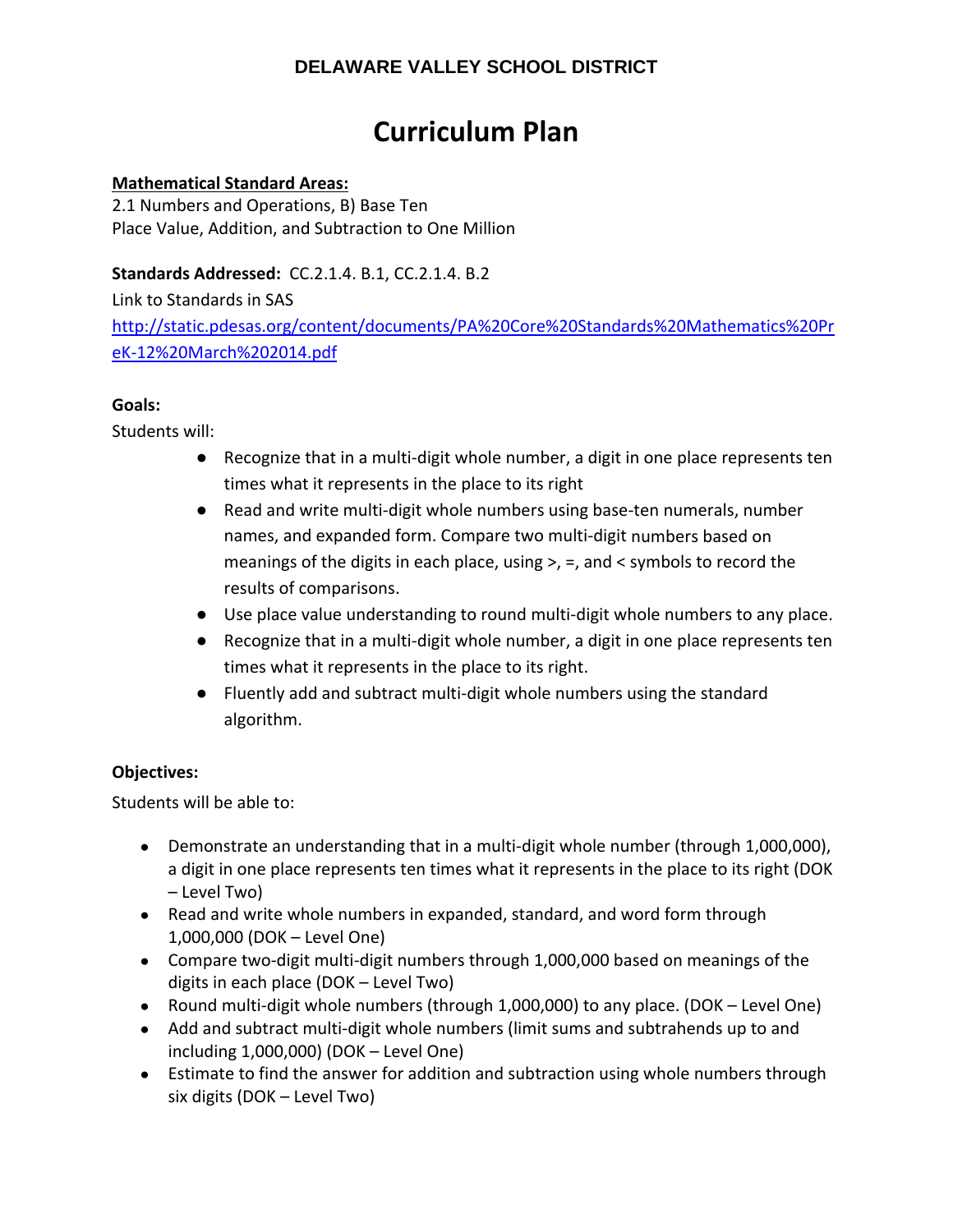- Demonstrate an understanding that in a multi-digit whole number (through 1,000,000), a digit in one place represents ten times what it represents in the place to its right (DOK – Level Two)
- Solve multi-step word problems posed with whole numbers using addition and subtraction operations Answers will be either whole numbers or have remainders that must be interpreted yielding a final answer that is a whole number Represent these problems using equations with a symbol or letter standing for the unknown quantity (DOK – Level Three)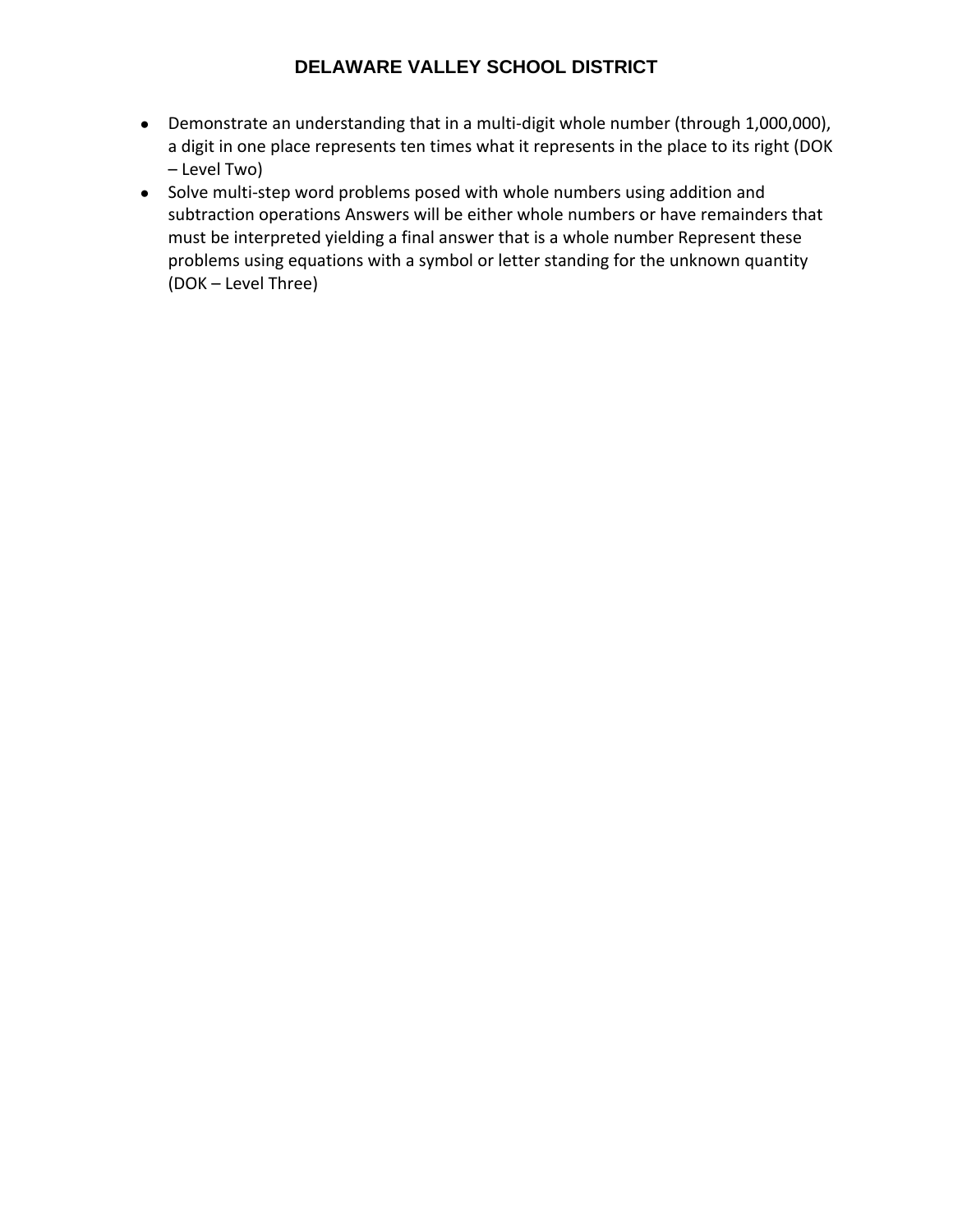#### **Mathematical Standard Areas:** (Those that apply)

2.1 Numbers and Operations, B) Base Ten Multiply by 1 Digit Numbers

#### **Standards Addressed:** CC.2.1.4. B.2, CC.2.2.4. A.1

Link to Standards in SAS http://static.pdesas.org/content/documents/PA%20Core%20Standards%20Mathematics%20Pr eK‐12%20March%202014.pdf

#### **Goals:**

Students will:

- $\bullet$  Interpret a multiplication equation as a comparison, e.g., interpret 35 = 5  $\times$  7 as a statement that 35 is 5 times as many as 7 and 7 times as many as 5. Represent verbal statements of multiplicative comparisons as multiplication equations.
- Multiply or divide to solve word problems involving multiplicative comparisons, e.g., by using drawings and equations with a symbol for the unknown number to represent the problem, distinguishing multiplicative from additive comparison.
- Multiply a whole number of up to four digits by a one-digit whole number, and multiply two two‐digit numbers, using strategies based on place value and the properties of operations. Illustrate and explain the calculation by using equations, rectangular arrays, and/or area models.
- Solve multistep word problems posed with whole numbers and having whole-number answers using the four operations, including problems in which remainders must be interpreted. Represent these problems using equations with a letter standing for the unknown quantity. Assess the reasonableness of answers using mental computation and estimation strategies including rounding.

#### **Objectives:**

- Demonstrate an understanding that in a multi-digit whole number (through 1,000,000), a digit in one place represents ten times what it represents in the place to its right (DOK ‐ Level Two)
- Multiply a whole number of up to four digits by a one-digit whole number and multiply 2 two‐digit numbers (DOK ‐ Level One)
- Estimate the answer to multiplication problems using whole numbers through six digits (for multiplication, no more than 2 digits' x 1 digit, excluding powers of 10) (DOK ‐ Level Two)
- Interpret a multiplication equation as a comparison Represent verbal statements of multiplicative comparisons as multiplication equations (DOK ‐ Level Three)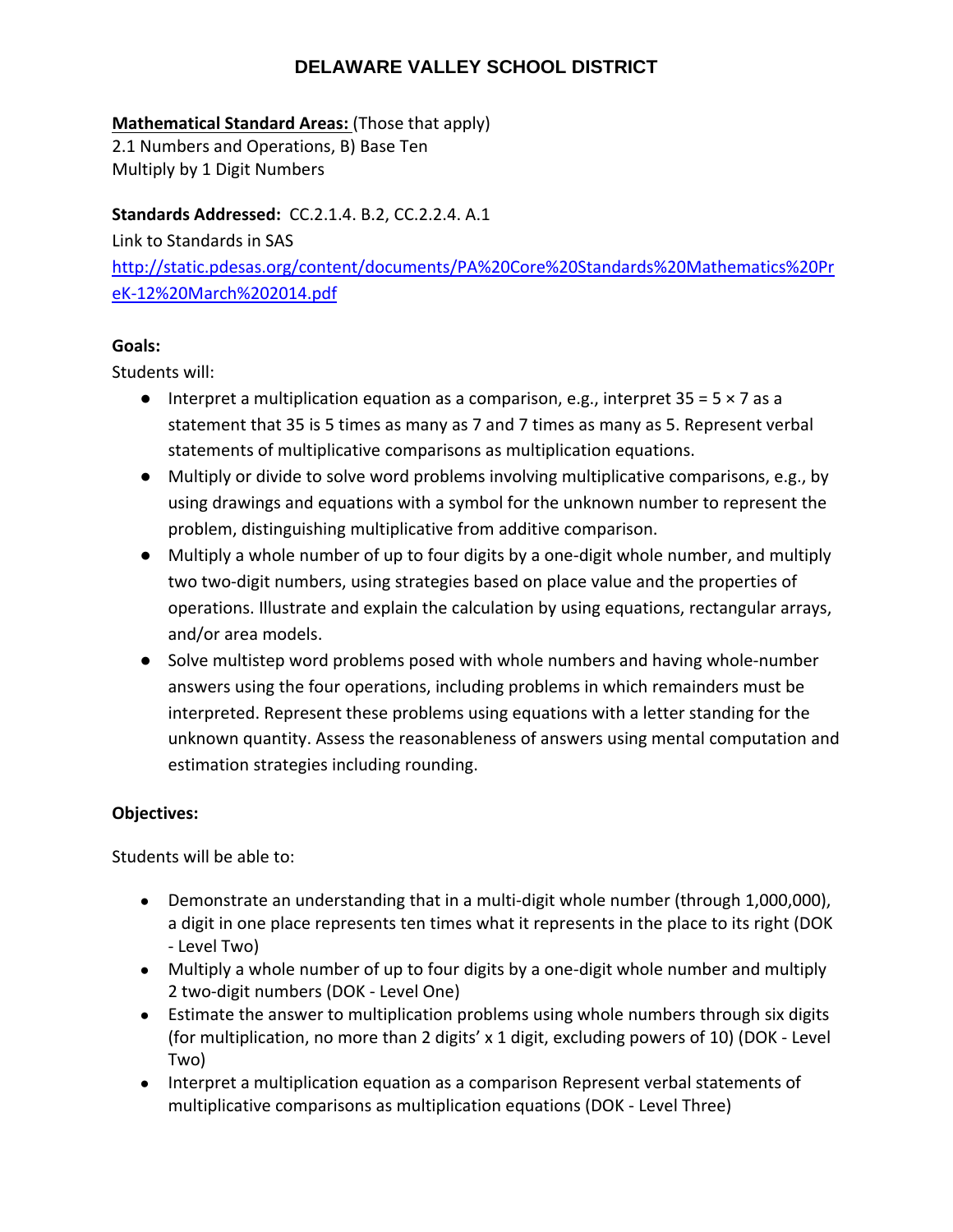- Multiply or divide to solve word problems involving multiplicative comparison, distinguishing multiplicative comparison from additive comparison (DOK ‐ Level Three)
- Solve multi-step word problems posed with whole numbers using the four operations. Answers will be either whole numbers or have remainders that must be interpreted yielding a final answer that is a whole number Represent these problems using equations with a symbol or letter standing for the unknown quantity (DOK ‐ Level Three)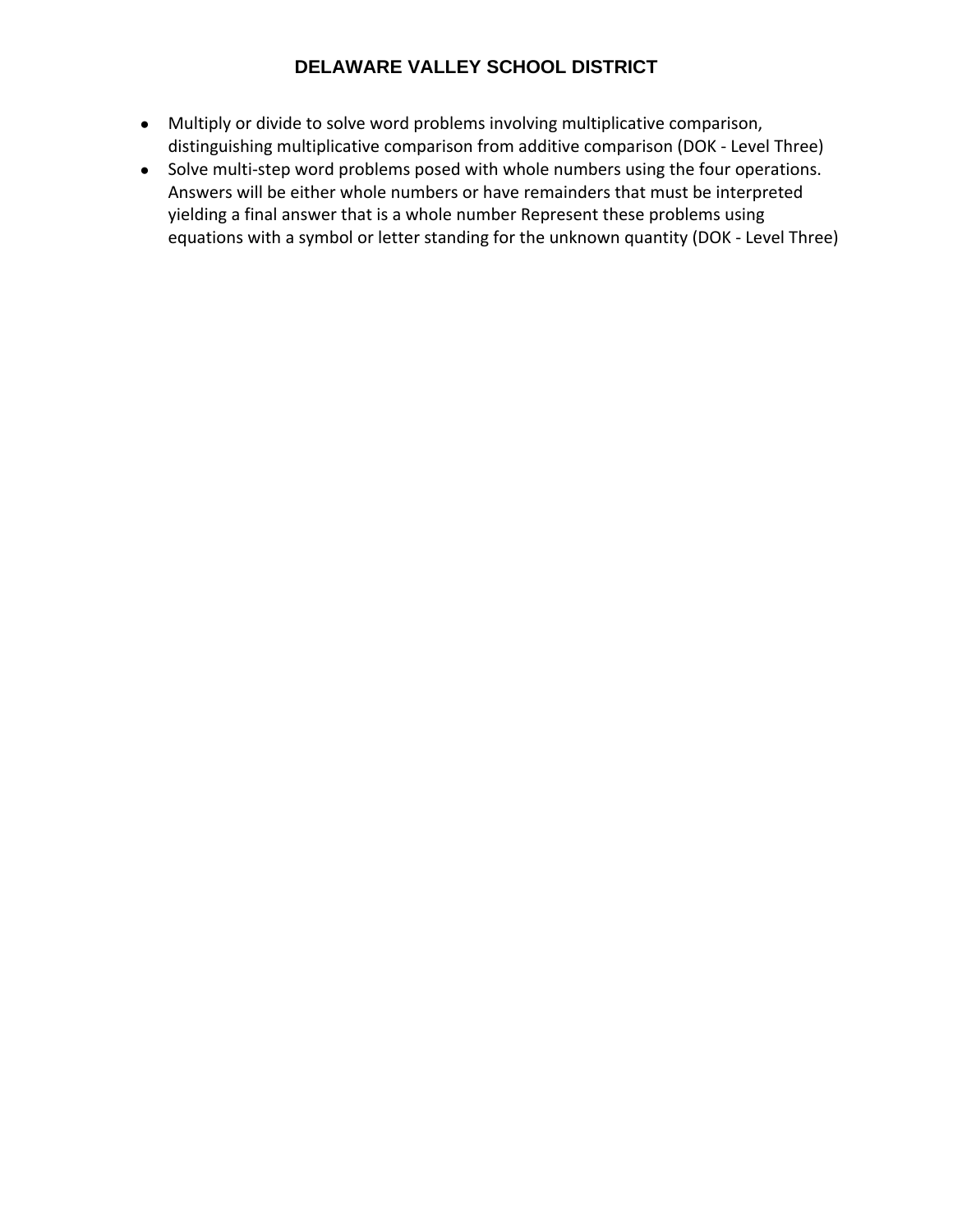#### **Mathematical Standard Areas:**

2.1 Numbers and Operations, B) Base ten Multiply 2 Digit Numbers

#### **Standards Addressed:** CC.2.1.4. B.2, CC.2.2.4. A.1

Link to Standards in SAS http://static.pdesas.org/content/documents/PA%20Core%20Standards%20Mathematics%20Pr eK‐12%20March%202014.pdf

#### **Goals:**

Students will:

- Multiply a whole number of up to four digits by a one-digit whole number, and multiply two two‐digit numbers, using strategies based on place value and the properties of operations. Illustrate and explain the calculation by using equations, rectangular arrays, and/or area models
- Solve multistep word problems posed with whole numbers and having wholenumber answers using the four operations, including problems in which remainders must be interpreted. Represent these problems using equations with a letter standing for the unknown quantity. Assess the reasonableness of answers using mental computation and estimation strategies including rounding.

### **Objectives:**

- Multiply a whole number of up to four digits by a one-digit whole number and multiply 2 two‐digit numbers (DOK ‐ Level One)
- Estimate the answer to multiplication problems using whole numbers through six digits (for multiplication, no more than 2 digits' x 1 digit, excluding powers of 10) (DOK ‐ Level Two)
- Interpret a multiplication equation as a comparison Represent verbal statements of multiplicative comparisons as multiplication equations (DOK ‐ Level Three)
- Multiply or divide to solve word problems involving multiplicative comparison, distinguishing multiplicative comparison from additive comparison (DOK ‐ Level Three)
- Solve multi-step word problems posed with whole numbers using the four operations Answers will be either whole numbers or have remainders that must be interpreted yielding a final answer that is a whole number Represent these problems using equations with a symbol or letter standing for the unknown quantity (DOK ‐ Level Three)
- Multiply a whole number of up to four digits by a one-digit whole number and multiply 2 two‐digit numbers (DOK – Level One)
- Estimate the answer to addition, subtraction, and multiplication problems using whole numbers through six digits (for multiplication, no more than 2 digits X 1 digit, excluding powers of 10) (DOK – Level Two)
- Multiply a whole number by a non-unit fraction (denominators limited to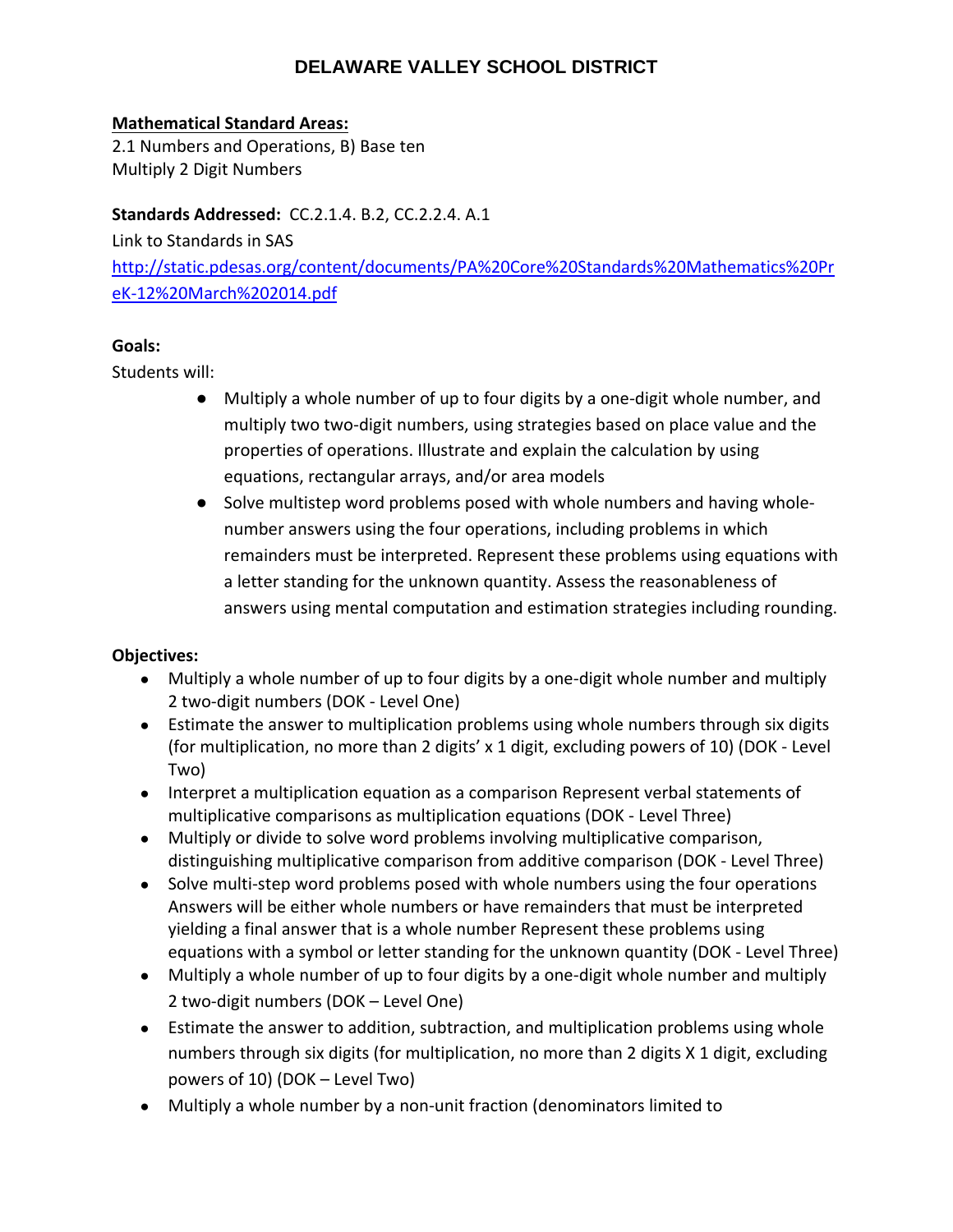2,3,4,5,6,8,10.12, and 100 and final answers do not need to be simplified or written as a mixed number) (DOK – Level One)

- Solve word problems involving multiplication of a whole number by a fraction (denominators limited to 2,3,4,5,6,8,10,12, and 100) (DOK – Level Two)
- Multiply or divide to solve word problems involving multiplicative comparison, distinguishing multiplicative comparison from additive comparison (DOK – Level Three)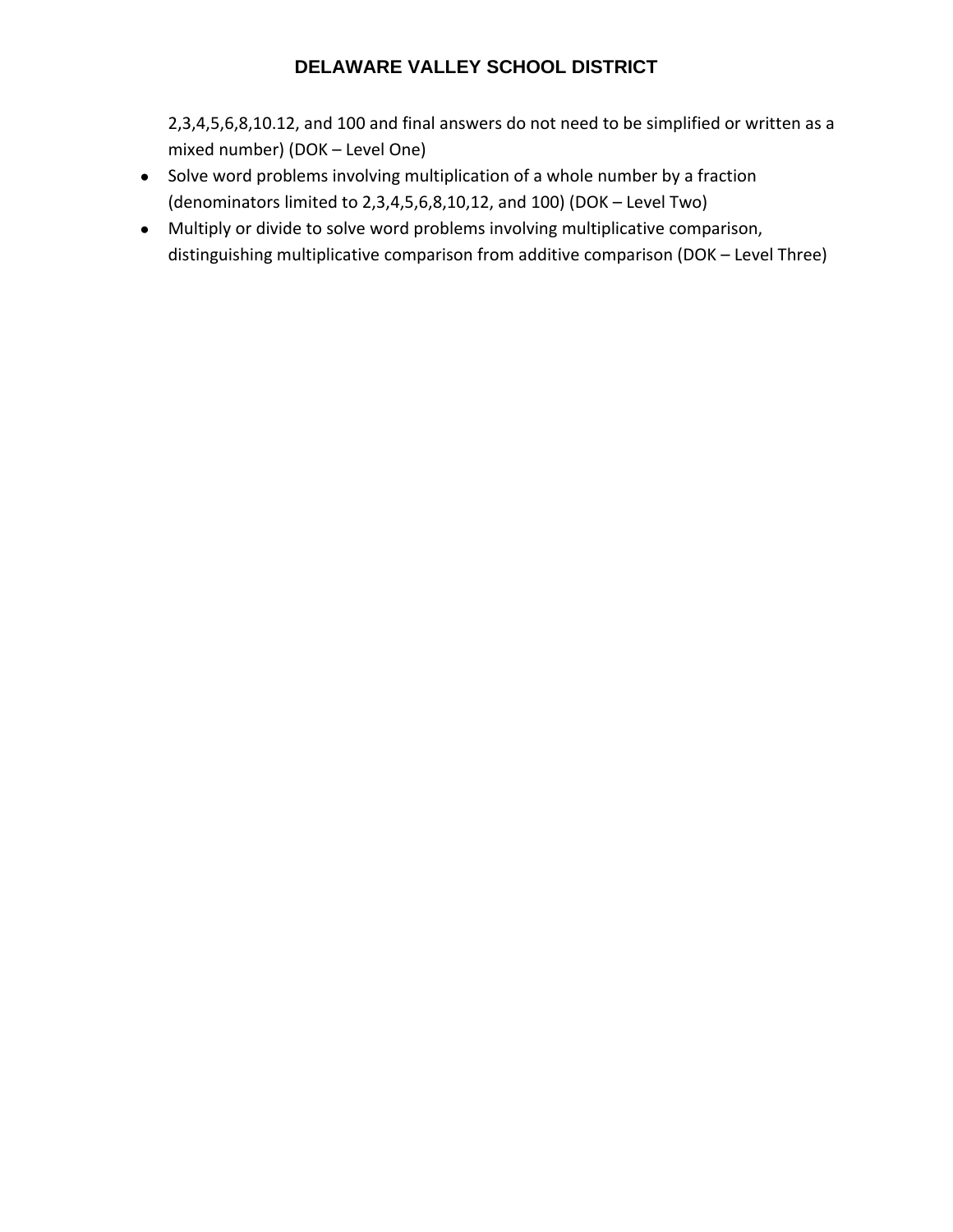#### **Mathematical Standard Areas:**

2.1. Numbers and Operations, Base ten, Divide by 1 Digit Numbers

#### **Standards Addressed:** CC.2.1.4. B.2, CC.2.2.4. A.1

Link to Standards in SAS

http://static.pdesas.org/content/documents/PA%20Core%20Standards%20Mathematics%20Pr eK‐12%20March%202014.pdf

#### **Goals:**

Students will:

- Find whole-number quotients and remainders with up to four-digit dividends and one‐digit divisors, using strategies based on place value, the properties of operations, and/or the relationship between multiplication and division. Illustrate and explain the calculation by using equations, rectangular arrays, and/or area models.
- Solve multistep word problems posed with whole numbers and having wholenumber answers using the four operations, including problems in which remainders must be interpreted. Represent these problems using equations with a letter standing for the unknown quantity. Assess the reasonableness of answers using mental computation and estimation strategies including rounding.
- Multiply or divide to solve word problems involving multiplicative comparison, e.g., by using drawings and equations with a symbol for the unknown number to represent the problem, distinguishing multiplicative comparison from additive comparison.

#### **Objectives:**

- Divide up to four-digit dividends by one-digit divisors with answers written as wholenumber quotients and remainders (DOK ‐ Level One)
- Multiply or divide to solve word problems involving multiplicative comparison, distinguishing multiplicative comparison from additive comparison (DOK ‐ Level Three)
- Solve multistep word problems posed with whole numbers and having whole-number answers using the four operations, including problems in which remainders must be interpreted.
- Assess the reasonableness of answers using mental computation and estimation strategies including rounding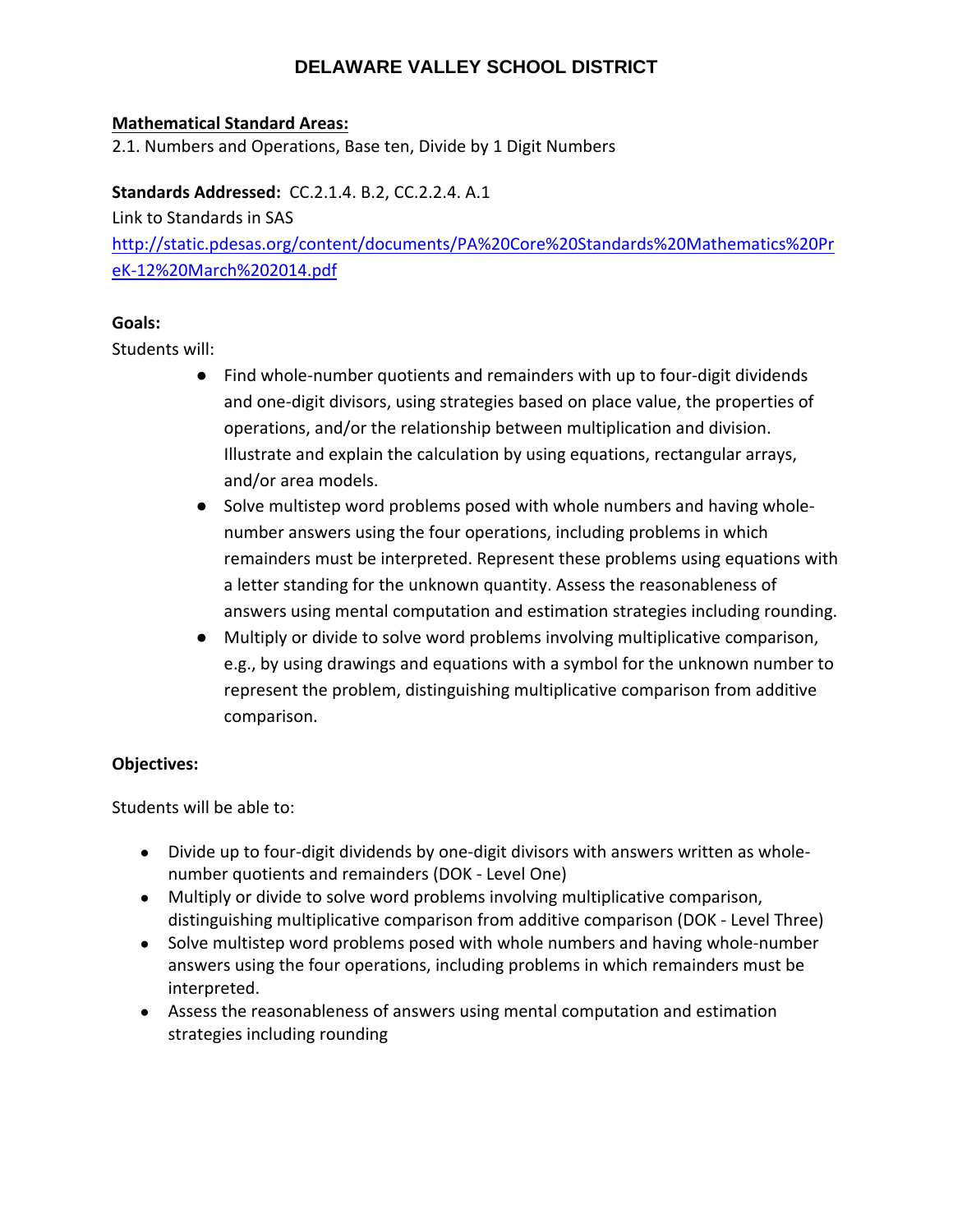#### **Mathematical Standard Areas:**

2.2 Algebraic Concepts, A) Operations and Algebraic Thinking Factors, Multiples and Patterns

#### **Standards Addressed:** CC.2.2.4. A.1, CC.2.2.4. A.2, CC.2.2.4. A.4

Link to Standards in SAS http://static.pdesas.org/content/documents/PA%20Core%20Standards%20Mathematics%20Pr eK‐12%20March%202014.pdf

#### **Goals:**

Students will:

- Find all factor pairs for a whole number in the range 1–100. Recognize that a whole number is a multiple of each of its factors. Determine whether a given whole number in the range 1–100 is a multiple of a given one-digit number. Determine whether a given whole number in the range 1–100 is prime or composite.
- Generate a number or shape pattern that follows a given rule. Identify apparent features of the pattern that were not explicit in the rule itself.
- Find the missing symbol that makes a number sentence true
- Determine rules and missing elements to complete function tables

#### **Objectives:**

- Find all factors of a number by using models (DOK 1)
- Determine whether a number is a factor of a given number (DOK 1)
- Solve problems with common factors by using the strategy make a list (DOK 2)
- Understand the relationship between factors and multiples and determine whether a number is a multiple of a given number (DOK 3)
- Determine whether a number is prime or composite (DOK 1)
- Generate a number pattern and describe features of a pattern (DOK 2)
- Compare relationships of values within a given table (DOK 2)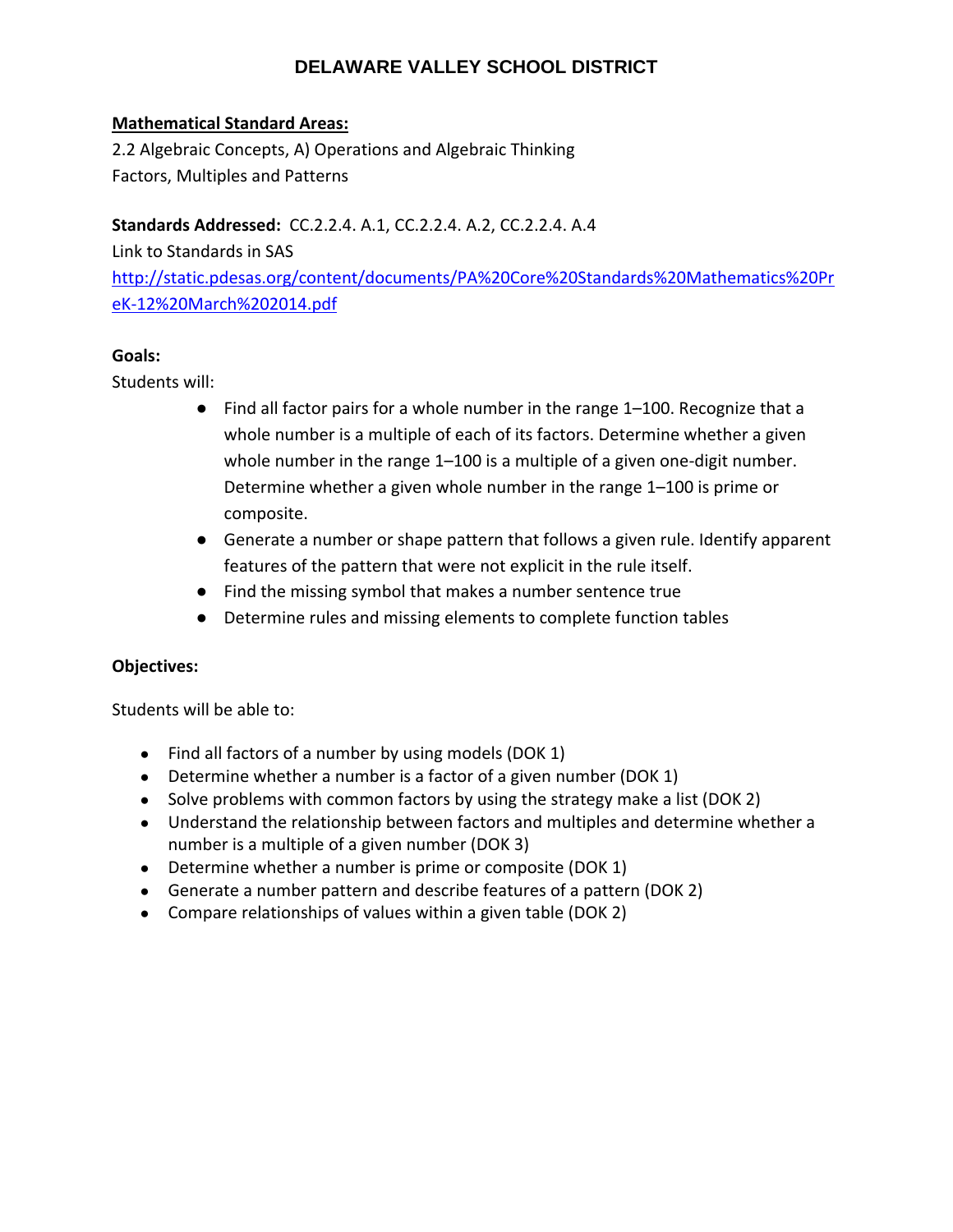#### **Mathematical Standard Areas:**

2.1. Numbers and Operations, C) Fractions Fraction Equivalence and Comparison

#### **Standards Addressed:** CC.2.1.4. C.1

Link to Standards in SAS http://static.pdesas.org/content/documents/PA%20Core%20Standards%20Mathematics%20Pr eK‐12%20March%202014.pdf

#### **Goals:**

Students will:

- **•** Explain why a fraction a/b is equivalent to a fraction  $(n \times a)$ /  $(n \times b)$  by using visual fraction models, with attention to how the number and size of the parts differ even though the two fractions themselves are the same size. Use this principle to recognize and generate equivalent fractions.
- Compare two fractions with different numerators and different denominators, e.g., by creating common denominators or numerators, or by comparing to a benchmark fraction such as 1/2. Recognize that comparisons are valid only when the two fractions refer to the same whole. Record the results of comparisons with symbols  $\ge$ , =, or  $\lt$ , and justify the conclusions, e.g., by using a visual fraction model.

#### **Objectives:**

- Recognize and generate equivalent fractions (DOK Level Two)
- Use models to show equivalent fractions (DOK Level Two)
- Use multiplication to generate equivalent fractions (DOK Level One)
- Write and Identify equivalent fractions in simplest form (DOK Level One)
- Use equivalent fractions to represent a pair of fractions as fractions with a common denominator (DOK – Level Two)
- Use the strategy *make a table* to solve problems using equivalent fractions (DOK Level Three)
- Compare fractions using benchmarks (DOK Level Two)
- Compare and order fractions (DOK Level Two)
- Compare two fractions with different numerators and different denominators (denominators limited to 2, 3, 4, 5, 6, 8, 10, 12, and 100) using the symbols  $>$ ,  $=$ , or  $<$  and justify the conclusions (DOK – Level Two)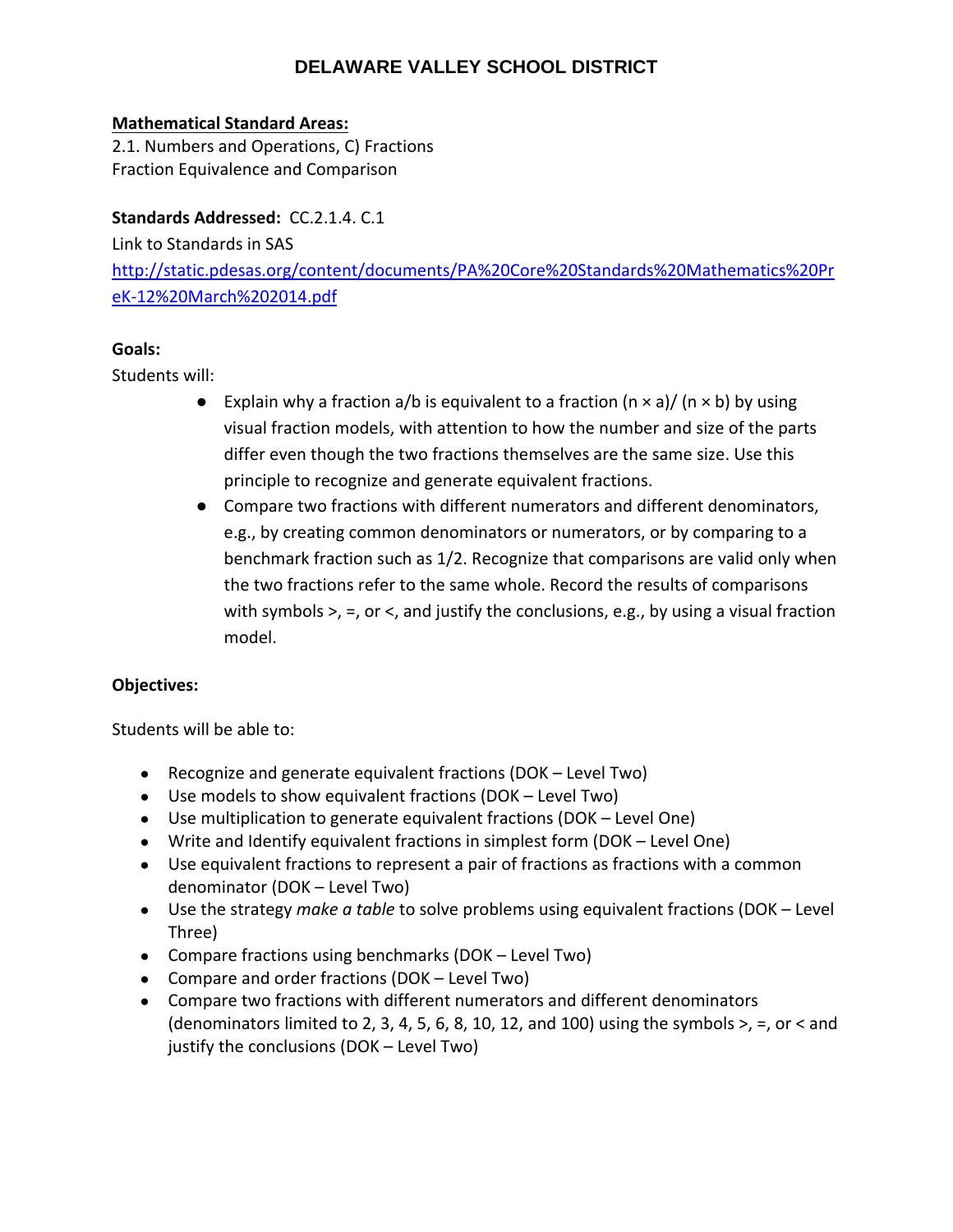#### **Mathematical Standard Areas:**

2.1. Numbers and Operations, C) Fractions Add and Subtract Fractions

#### **Standards Addressed:** CC.2.1.4. C.2

Link to Standards in SAS http://static.pdesas.org/content/documents/PA%20Core%20Standards%20Mathematics%20Pr eK‐12%20March%202014.pdf

#### **Goals:**

Students will:

- Understand addition and subtraction of fractions as joining and separating parts referring to the same whole.
- Decompose a fraction into a sum of fractions with the same denominator in more than one way, recording each decomposition by an equation. Justify decompositions, e.g., by using a visual fraction model.
- Solve word problems involving addition and subtraction of fractions referring to the same whole and having like denominators, e.g., by using visual fraction models and equations to represent the problem.
- Add and subtract mixed numbers with like denominators, e.g., by replacing each mixed number with an equivalent fraction, and/or by using properties of operations and the relationship between addition and subtraction.

#### **Objectives:**

- Add and subtract fractions with a common denominator (denominators limited to 2, 3, 4, 5, 6, 8, 10, 12, and 100; answers do not need to be simplified; and no improper fractions as the final answer) (DOK – Level One)
- Decompose a fraction or a mixed number into a sum of fractions with the same denominator (denominators limited to 2, 3, 4, 5, 6, 8, 10, 12, and 100), recording the decomposition by an equation. Justify decompositions (e.g., by using a visual fraction model) (DOK – Level Three)
- Add and subtract mixed numbers with a common denominator (denominators limited to 2, 3, 4, 5, 6, 8, 10, 12, and 100; no regrouping with subtraction; fractions do not need to be simplified; and no improper fractions as the final answers) (DOK – Level One)
- Solve word problems involving addition and subtraction of fractions referring to the same whole or set and having like denominators (denominators limited to 2, 3, 4, 5, 6, 8, 10, 12, and 100) (DOK – Level Two)
- Recognize and generate equivalent fractions (DOK Level Two)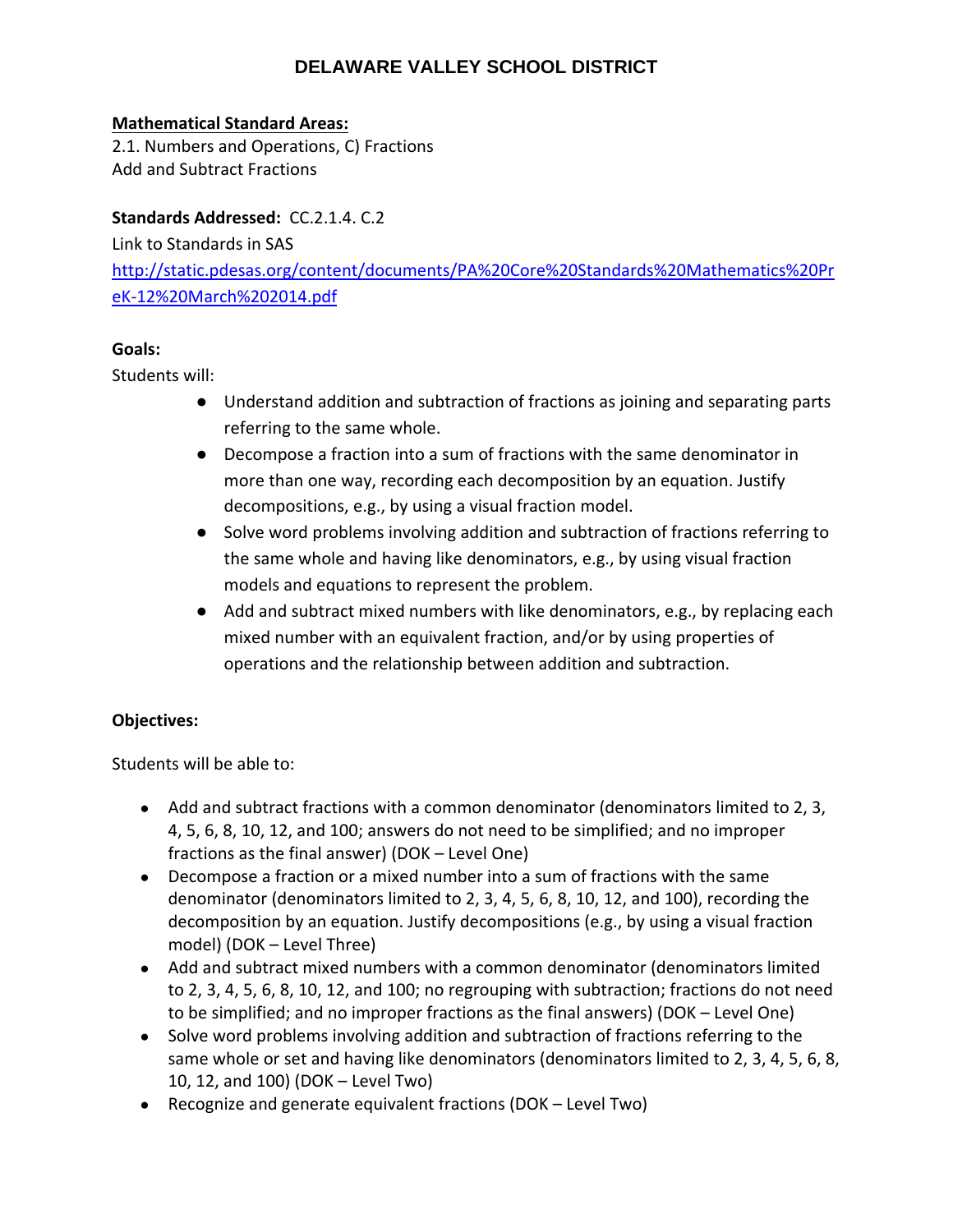#### **Mathematical Standard Areas:**

2.1. Numbers and Operations, C) Fractions Multiply Fractions by Whole Numbers

#### **Standards Addressed:** CC.2.1.4. C.2

Link to Standards in SAS http://static.pdesas.org/content/documents/PA%20Core%20Standards%20Mathematics%20Pr eK‐12%20March%202014.pdf

#### **Goals:**

Students will:

- Understand a fraction a/b as a multiple of 1/b.
- Understand a multiple of a/b as a multiple of 1/b, and use this understanding to multiply a fraction by a whole number.
- Solve word problems involving multiplication of a fraction by a whole number, e.g., by using visual fraction models and equations to represent the problem.

#### **Objectives:**

- Decompose a fraction or a mixed number into a sum of fractions with the same denominator (denominators limited to 2, 3, 4, 5, 6, 8, 10, 12, and 100), recording the decomposition by an equation. Justify decompositions (e.g., by using a visual fraction model) (DOK – Level Three)
- Multiply a whole number by a unit fraction (denominators limited to 2, 3, 4, 5, 6, 8, 10, 12, and 100 and final answers do not need to be simplified or written as a mixed number) (DOK – Level Two)
- Multiply a whole number by a non-unit fraction (denominators limited to 2, 3, 4, 5, 6, 8, 10, 12, and 100 and final answers do not need to be simplified or written as a mixed number) (DOK – Level Two)
- Solve word problems involving multiplication of a whole number by a fraction (denominators limited to 2, 3, 4, 5, 6, 8, 10, 12, and 100) (DOK – Level Two)
- Recognize and generate equivalent fractions (DOK Level Two)
- Compare two fractions with different numerators and different denominators (denominators limited to 2, 3, 4, 5, 6, 8, 10, 12, and 100) using the symbols  $>$ ,  $=$ , or  $<$  and justify the conclusions (DOK – Level Two)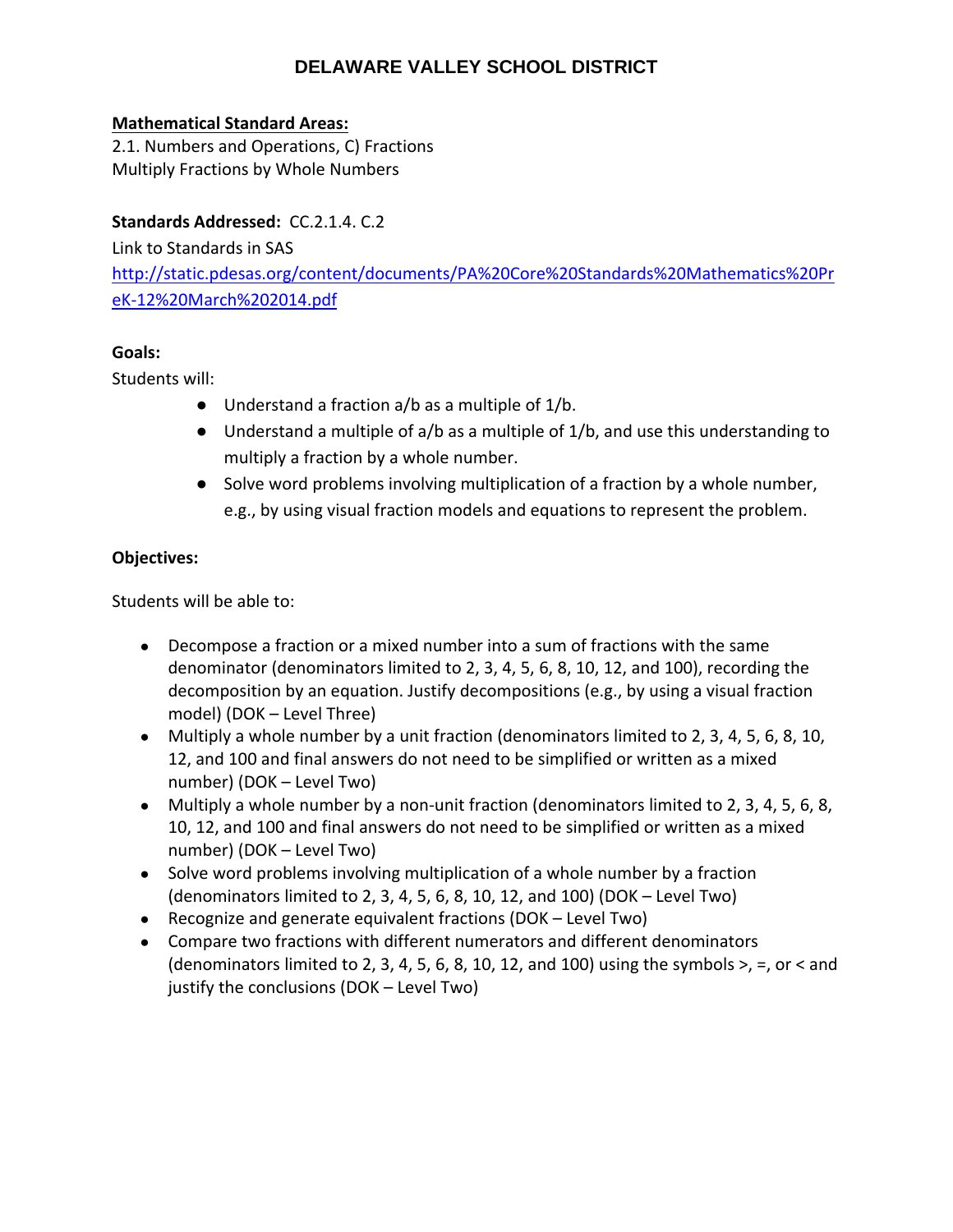#### **Mathematical Standard Areas:**

2.1. Numbers and Operations, C) Fractions Relate Fractions and Decimals

#### **Standards Addressed:** CC.2.1.4. C.2, CC.2.1.4. C.3

Link to Standards in SAS http://static.pdesas.org/content/documents/PA%20Core%20Standards%20Mathematics%20Pr eK‐12%20March%202014.pdf

#### **Goals:**

Students will:

- Use decimal notation for fractions with denominators 10 or 100.
- Express a fraction with denominator 10 as an equivalent fraction with denominator 100, and use this technique to add two fractions with respective denominators 10 and 100.
- Use the four operations to solve word problems involving distances, intervals of time, liquid volumes, masses of objects, and money, including problems involving simple fractions or decimals, and problems that require expressing measurements given in a larger unit in terms of a smaller unit. Represent measurement quantities using diagrams such as number line diagrams that feature a measurement scale.
- Compare two decimals to hundredths by reasoning about their size. Recognize that comparisons are valid only when the two decimals refer to the same whole. Record the results of comparisons with the symbols >, =, or <, and justify the conclusions, e.g., by using a visual model.

#### **Objectives:**

- Use operations to solve problems involving decimals, including converting between fractions and decimals (may include word problems) (DOK – Level One)
- Record tenths and hundredths as fractions and decimals (DOK Level One)
- Translate among representations of fractions, decimals, and money (DOK Level Two)
- Add fractions where the denominators are 10 or 100 (DOK Level Two)
- Compare decimals to hundredths by reasoning about their size (DOK Level One)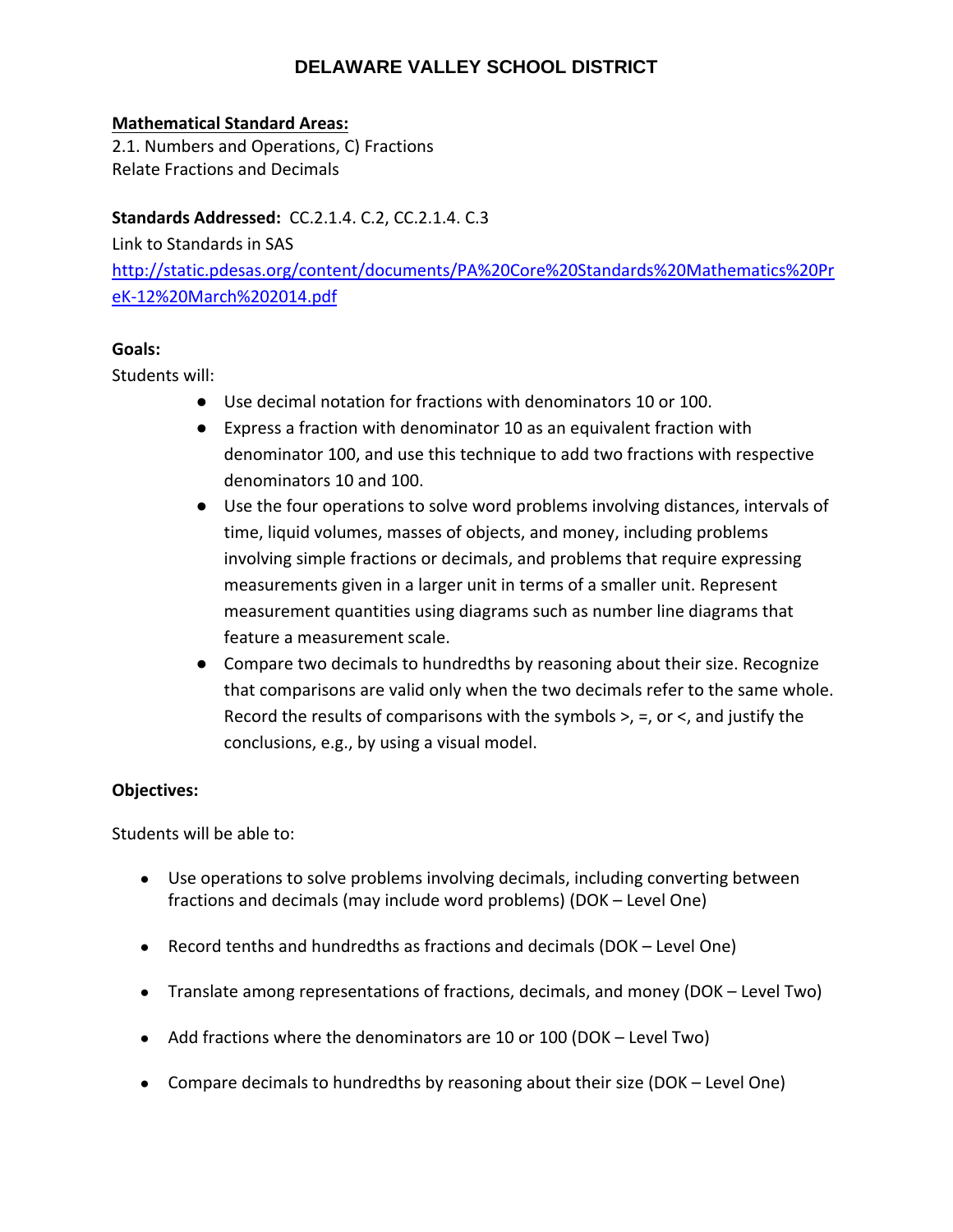#### **Mathematical Standard Areas:**

2.3. Geometry, A) Geometry Two‐Dimensional Figures

**Standards Addressed:** CC.2.3.4. A.1, CC.2.3.4. A.2, CC.2.3.4. A.3

Link to Standards in SAS http://static.pdesas.org/content/documents/PA%20Core%20Standards%20Mathematics%20Pr eK‐12%20March%202014.pdf

#### **Goals:**

Students will:

- Draw points, lines, line segments, rays, angles (right, acute, obtuse), and perpendicular and parallel lines. Identify these in two-dimensional figures.
- Classify two-dimensional figures based on the presence or absence of parallel or perpendicular lines, or the presence or absence of angles of a specified size. Recognize right triangles as a category, and identify right triangles.
- Recognize a line of symmetry for a two-dimensional figure as a line across the figure such that the figure can be folded along the line into matching parts. Identify line‐symmetric figures and draw lines of symmetry.
- Generate a number or shape pattern that follows a given rule. Identify apparent features of the pattern that were not explicit in the rule itself.

#### **Objectives:**

- Draw points, lines, line segments, rays, angles (right, acute, obtuse), and perpendicular and parallel lines. Identify these in two-dimensional figures (DOK – Level One)
- Classify two-dimensional figures based on the presence or absence of parallel or perpendicular lines, or the presence or absence of angles of a specified size. Recognize right triangles as a category, and identify right triangles (DOK – Level One)
- Recognize a line of symmetry for a two-dimensional figure as a line across the figure such that the figure can be folded along the line into mirroring parts. Identify linesymmetric figures and draw lines of symmetry (up to two lines of symmetry) (DOK – Level One)
- Use numbers and symbols to model the concepts of expressions and equations (DOK ‐ Level Two)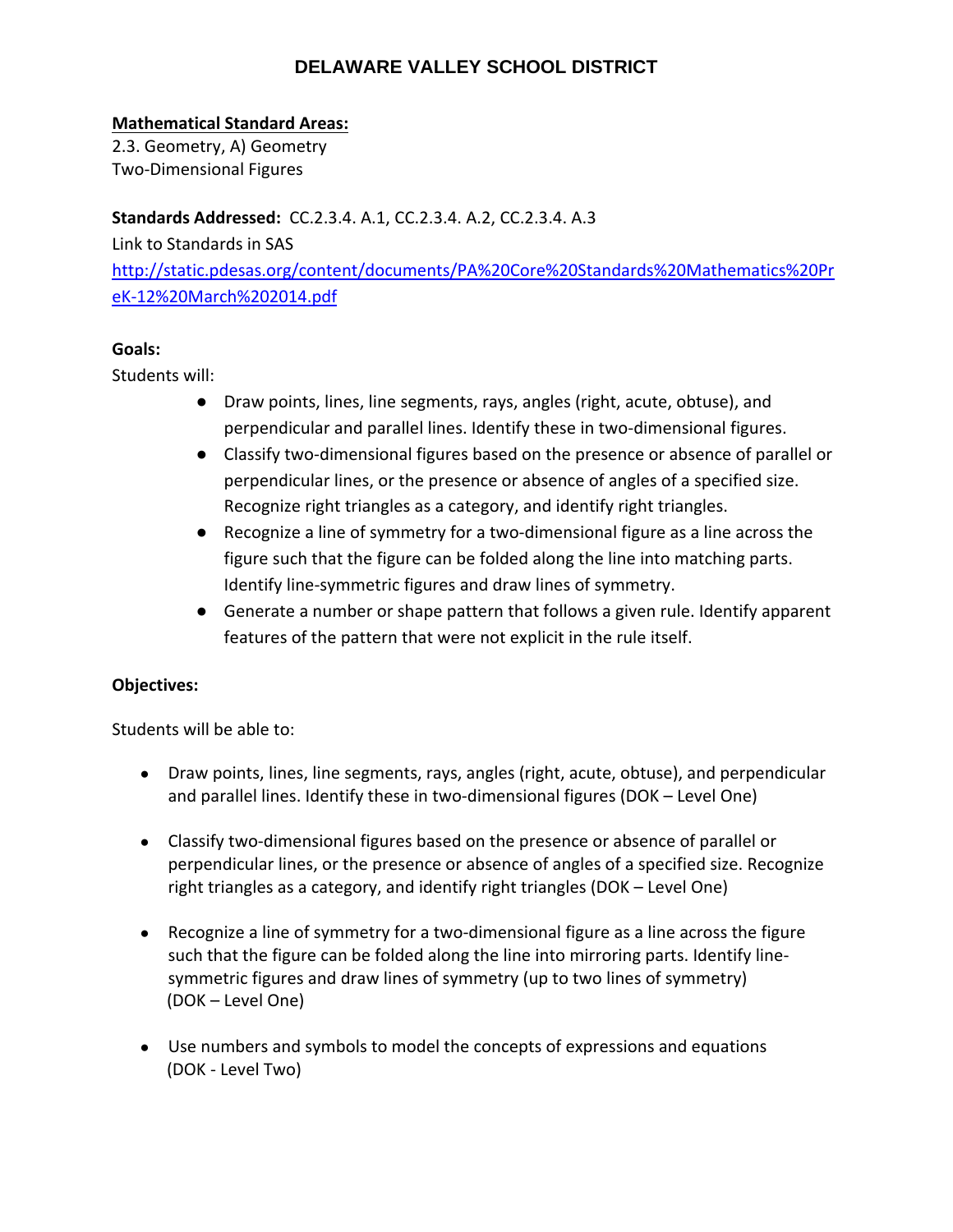#### **Mathematical Standard Areas:**

2.3. Geometry, A) Geometry Angles

**Standards Addressed:** CC.2.4.4. A.6

Link to Standards in SAS

http://static.pdesas.org/content/documents/PA%20Core%20Standards%20Mathematics%20Pr eK‐12%20March%202014.pdf

#### **Goals:**

Students will:

- An angle is measured with reference to a circle with its center at the common endpoint of the rays, by considering the fraction of the circular arc between the points where the two rays intersect the circle. An angle that turns through 1/360 of a circle is called a "one‐degree angle," and can be used to measure angles.
- An angle that turns through n one-degree angles is said to have an angle measure of n degrees.
- Measure angles in whole-number degrees using a protractor. Sketch angles of specified measure.
- Recognize angle measure as additive. When an angle is decomposed into nonoverlapping parts, the angle measure of the whole is the sum of the angle measures of the parts. Solve addition and subtraction problems to find unknown angles on a diagram in real world and mathematical problems, e.g., by using an equation with a symbol for the unknown angle measure.

#### **Objectives:**

- Relate angles and fractional parts of a circle (DOK Level Two)
- Relate degrees to fractional parts of a circle by understanding that an angle that measures *n* degrees turns through *n/360* of a circle (DOK – Level Three)
- Measure angles in whole-number degrees using a protractor. With the aid of a protractor, sketch angles of specified measure (DOK – Level Two)
- Solve addition and subtraction problems to find unknown angles on a diagram in realworld and mathematical problems (Angles must be adjacent and non-overlapping.) (DOK – Level Three)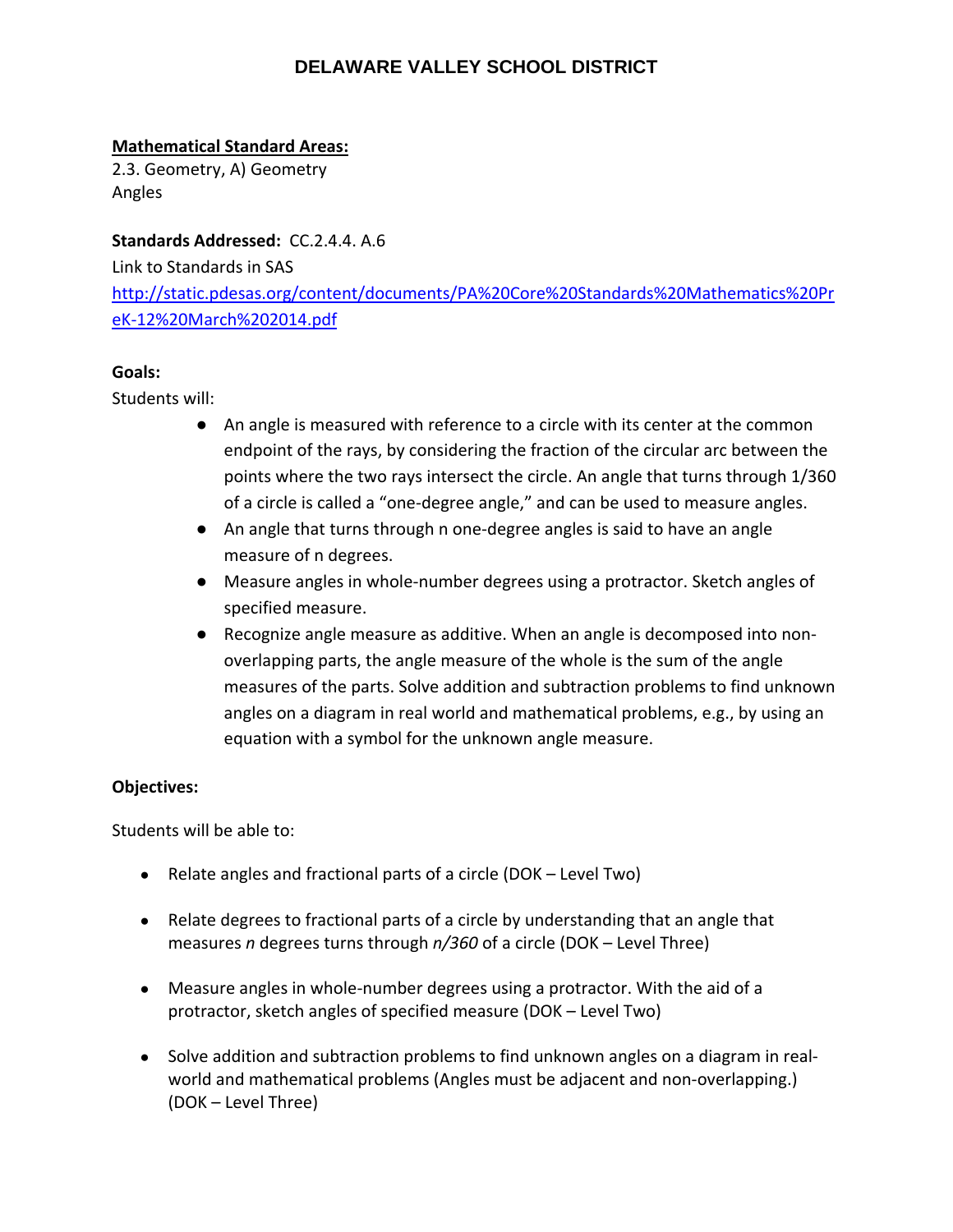#### **Mathematical Standard Areas:**

2.4 Measurement, Data, and Probability, A) Measurement and Data Relative Sizes of Measurement Units

**Standards Addressed:** CC.2.4.4. A.1, CC.2.4.4. A.2, CC.2.2.3. A.4, CC.2.4.4. A.4, CC.2.2.4.A.1

Link to Standards in SAS http://static.pdesas.org/content/documents/PA%20Core%20Standards%20Mathematics%20Pr eK‐12%20March%202014.pdf

#### **Goals:**

Students will:

- Know relative sizes of measurement units within one system of units including km, m, cm; kg, g; lb, oz.; l, ml; hr, min, sec. Within a single system of measurement, express measurements in a larger unit in terms of a smaller unit. Record measurement equivalents in a two‐column table.
- $\bullet$  Make a line plot to display a data set of measurements in fractions of a unit (1/2, 1/4, 1/8). Solve problems involving addition and subtraction of fractions by using information presented in line plots.
- Use the four operations to solve word problems involving distances, intervals of time, liquid volumes, masses of objects, and money, including problems involving simple fractions or decimals, and problems that require expressing measurements given in a larger unit in terms of a smaller unit. Represent measurement quantities using diagrams such as number line diagrams that feature a measurement scale.
- Write time as the amount of minutes before or after the hour
- Collect and display data in different ways

#### **Objectives:**

- Know relative sizes of measurement units within one system; including standard units (in., ft., yd., mi; oz., lb.; and c., pt., qt., gal.), metric units (cm, m, km, g, kg, and mL, L), and time (sec., min., hr., day, wk., mo., and yr.). Within a single system of measurement, express measurements in a larger unit in terms of a smaller unit a table of equivalencies will be provided (DOK ‐ Level One)
- Use the four operations to solve word problems involving distances, intervals of time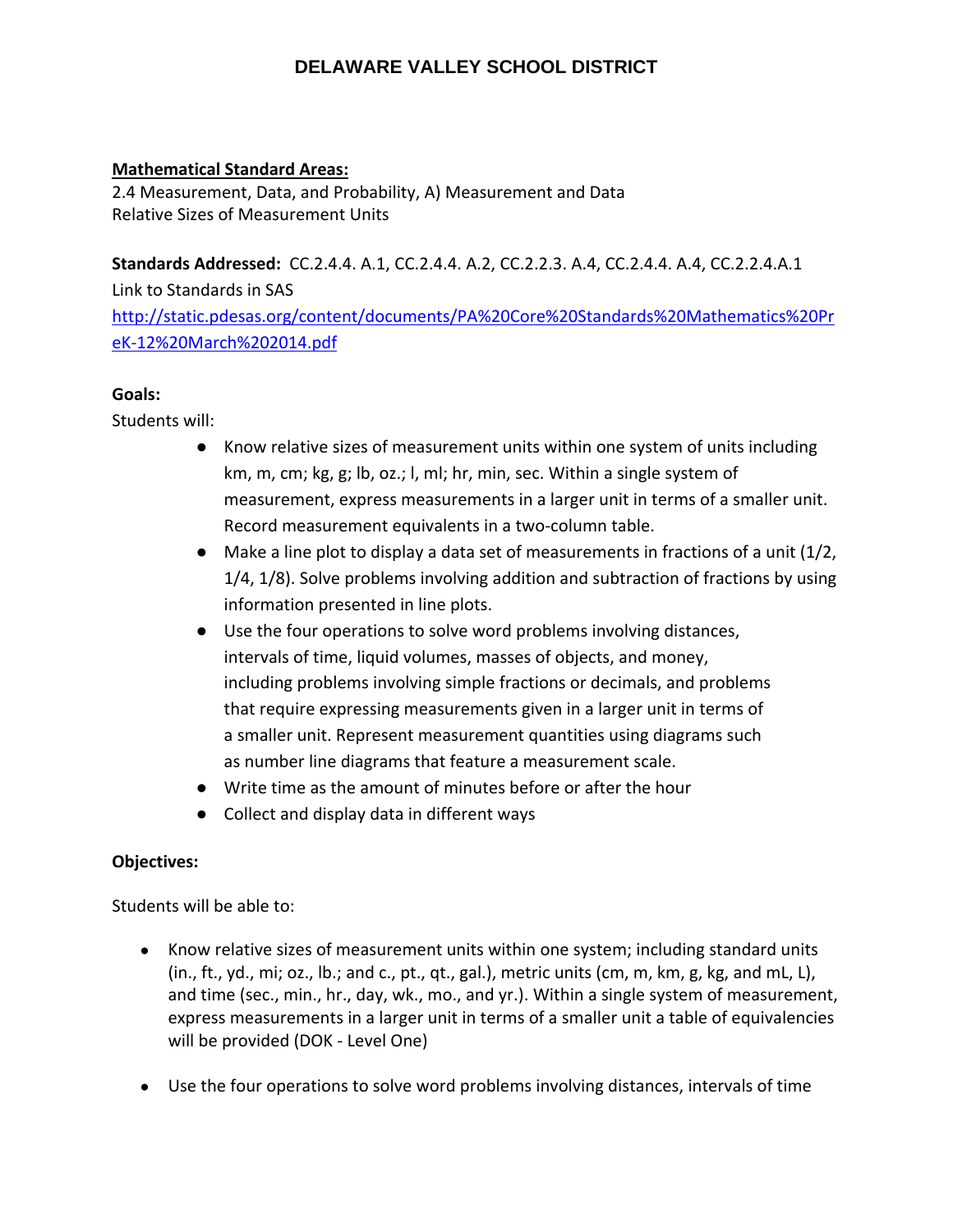(such as elapsed time), liquid volumes, masses of objects; money, including problems involving simple fractions or decimals; and problems that require expressing measurements given in a larger unit in terms of a smaller unit (DOK ‐ Level Two)

- Identify time (analog and digital) as the amount of minutes before or after the hour (DOK ‐ Level One)
- Solve a multiple step problem, supporting with a mathematical explanation that justifies the answer (DOK ‐ Level Three)
- Formulate an original problem given a situation (DOK Level Three)
- Make a line plot to display data set of measurements in fractions of a unit (e.g., intervals of ½, ¼, or ⅛) (DOK ‐ Level One)
- Solve problems involving addition and subtraction of fractions by using information presented in line plots (line plots must be labeled with common denominators, such as ¼, 2/4, ¾) (DOK ‐ Level Two)
- Translate information from one type of display to another (table, chart, bar graph, or pictograph) (DOK ‐ Level Two)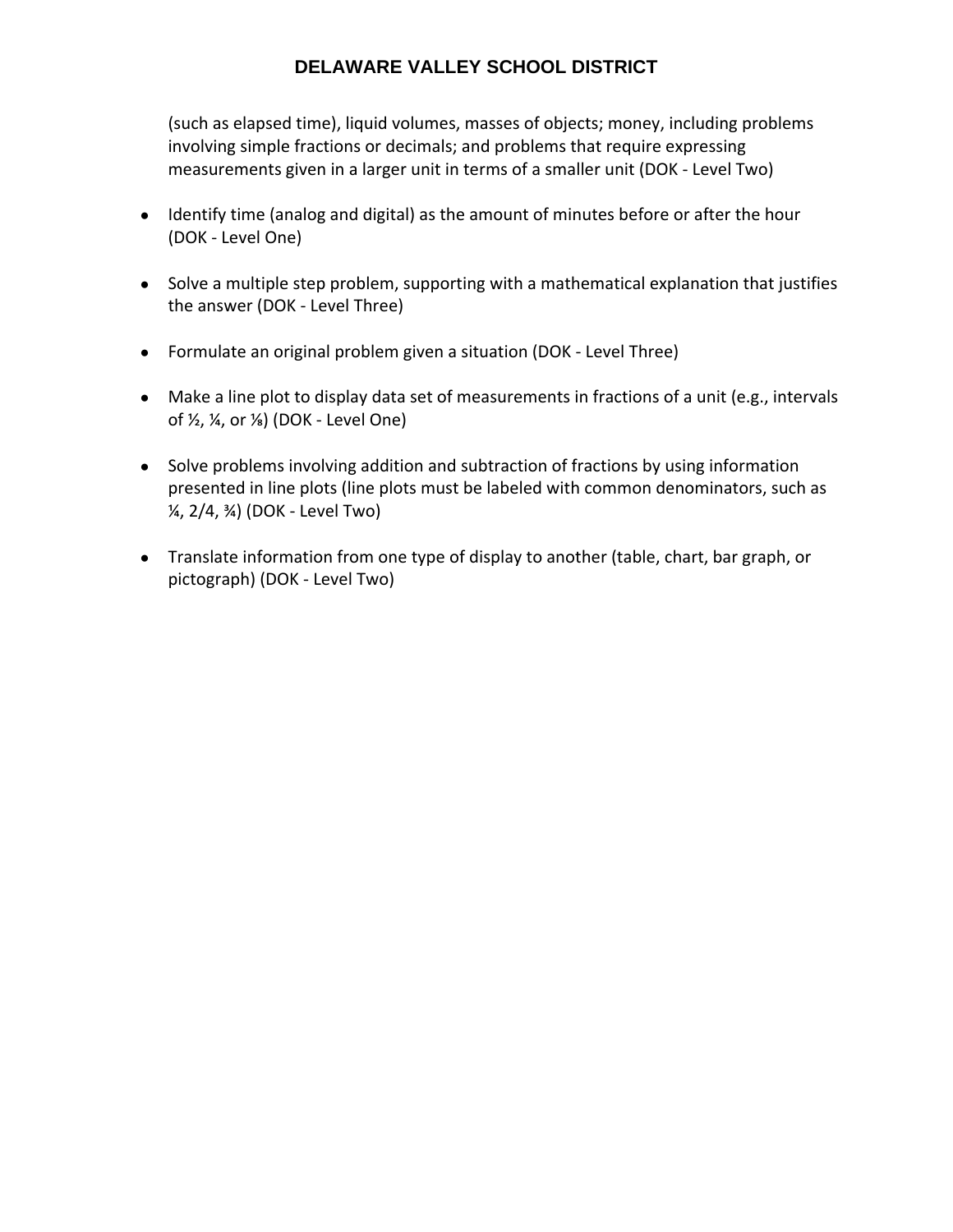#### **Mathematical Standard Areas:**

2.2 Algebraic Concepts, B) Expressions and Equations Algebra: Perimeter and Area

#### **Standards Addressed:** CC.2.2.4. A.1

Link to Standards in SAS http://static.pdesas.org/content/documents/PA%20Core%20Standards%20Mathematics%20Pr eK‐12%20March%202014.pdf

#### **Goals:**

Students will:

● Apply the area and perimeter formulas for rectangles in real world and mathematical problems.

#### **Objectives:**

Students will be able to:

● Apply the area and perimeter formulas for rectangles in real-world and mathematical problems for known and unknown measures (may include finding a missing side length) Whole numbers only. The formulas will be provided (DOK ‐ Level Two)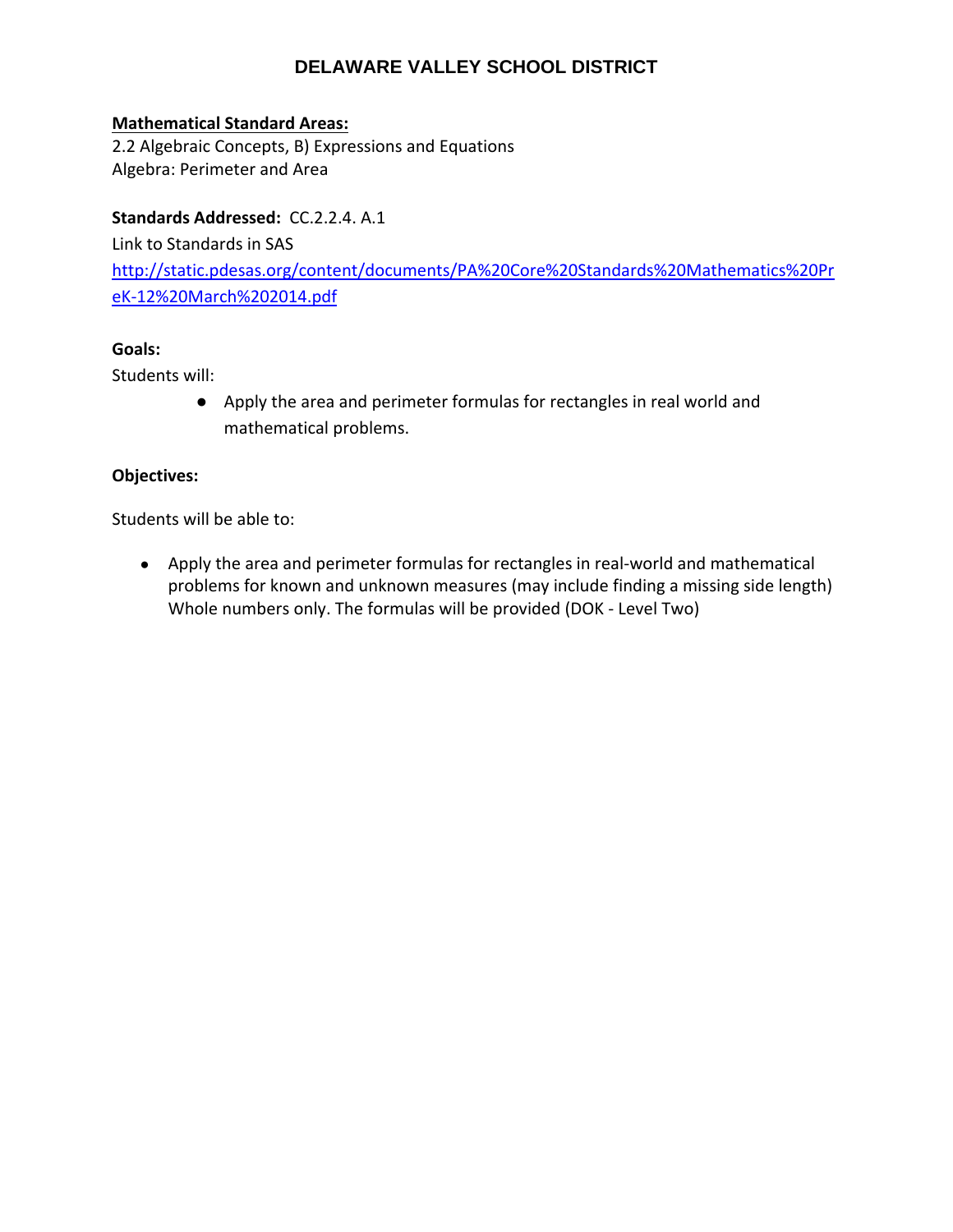#### **Mathematical Standard Areas:**

Numbers and Operations Algebraic Concepts Measurement, Data, and Probability

#### **Getting Ready for Grade 5:**

- Subtract Related Fractions
- Add Related Fractions
- Algebra: Order of Operations
- Area and Tiling
- Multiply Three Factors
- Find Area of a Base
- Locate Points on a Grid

#### **Standards Addressed:** CC.2.1.5. C.1 **,**CC.2.2.5.A.1, CC.2.4.5.A.5, CC.2.1.5.B.2 ,CC.2.3.5.A.1

#### Link to Standards in SAS

http://static.pdesas.org/content/documents/PA%20Core%20Standards%20Mathematics%20Pr eK‐12%20March%202014.pdf

#### **Goals:**

Students will:

- Use the understanding of equivalency to add and subtract fractions
- Interpret and evaluate numerical expressions using order of operations.
- Apply concepts of volume to solve problems and relate volume to multiplication and to addition.
- Extend an understanding of operations with whole numbers to perform operations including decimals
- Graph points in the first quadrant on the coordinate plane and interpret these points when solving real world and mathematical problems.

#### **Objectives:**

- Subtraction fractions when one denominator is a multiple of the other (DOK Level -Two)
- Add fractions when one denominator is a multiple of the other (DOK Level Two)
- Use concepts to solve non-routine problems; the order of operations to find the value of expressions (DOK Level ‐ Three)
- Use tiling to find the area of a rectangle (DOK Level One)
- Find the product of three factors (DOK Level One)
- Find the area of the base of a rectangular prism (DOK Level Two)
- Use ordered pairs to locate points on a grid (DOK Level One)